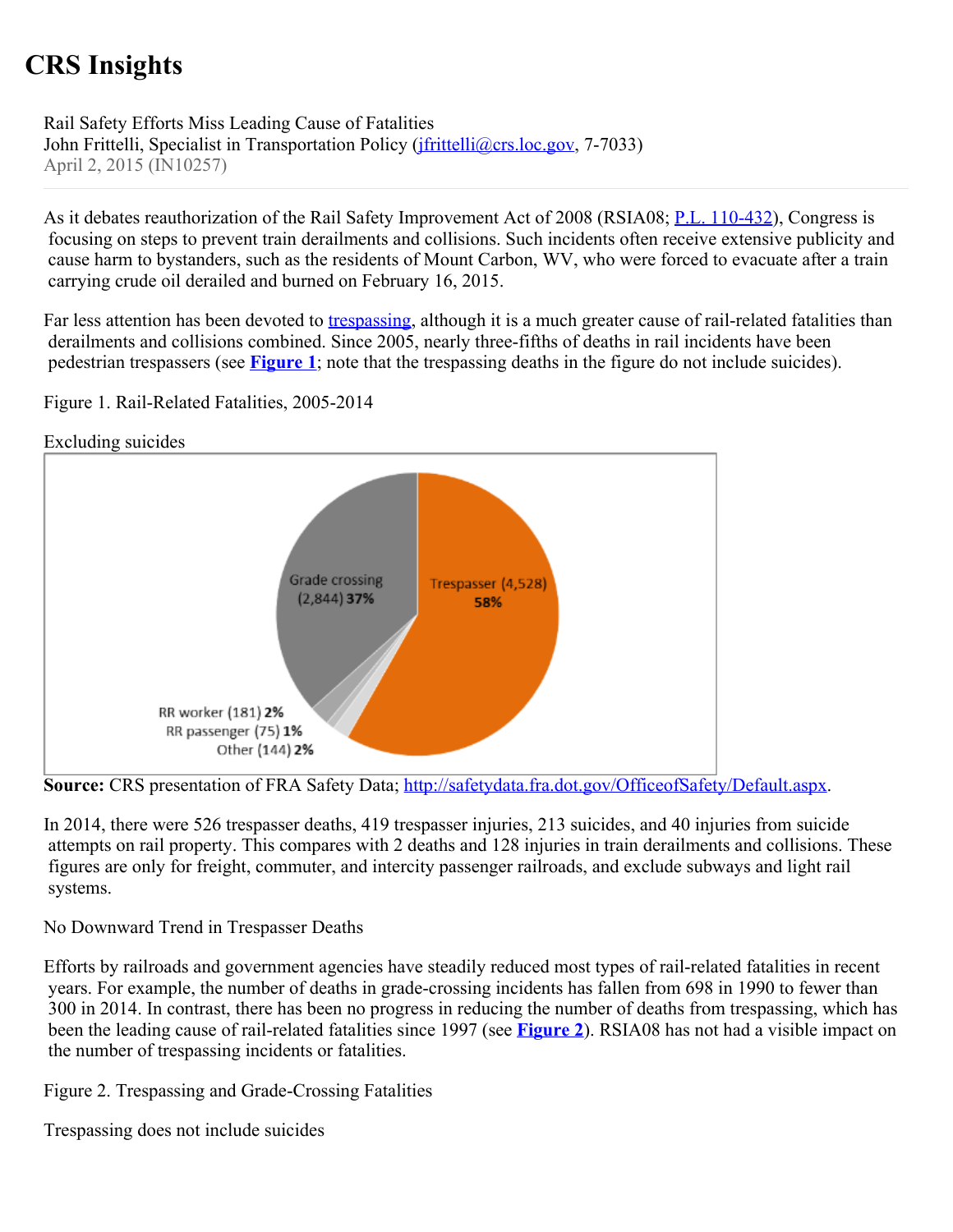

**Source:** CRS presentation of FRA Safety Data; [http://safetydata.fra.dot.gov/OfficeofSafety/Default.aspx.](http://safetydata.fra.dot.gov/OfficeofSafety/Default.aspx)

Efforts to reduce grade-crossing deaths focus on education of an identifiable population—automobile drivers, particularly young drivers. Those killed while trespassing, on the other hand, are not an easily identifiable population subset. They are not clustered in any particular age-group (see **[Figure 3](http://www.crs.gov/pages/Insights.aspx?PRODCODE=IN10257#_Ref415814828)**), although the majority is male. The most populous states (California, Texas, Illinois, and New York) also have the most deaths. The Federal Railroad Administration (FRA) has developed a location [map](http://fragis.fra.dot.gov/Trespassers) of trespassing deaths and injuries from June 2011-November 2014.

Figure 3.Trespass Fatalities by Age



Source: CRS presentation of FRA Safety Data; [http://safetydata.fra.dot.gov/OfficeofSafety/Default.aspx.](http://safetydata.fra.dot.gov/OfficeofSafety/Default.aspx)

Most trespassers are simply taking a shortcut along rail tracks, although some are on the tracks for recreational purposes. Slightly more deaths occur in the warmer months. Although most fatal incidents involve trespassers walking on or beside the tracks, some victims are killed lying, standing, or sitting on or beside the tracks. The wearing of ear or headphones, distraction by cellphones, and alcohol or drugs are believed to play a role in many deaths. Trespassers may not appreciate that once an engineer sees them, it may take more than a mile for the train to stop.

## The "3 E's" Approach

Although the freight railroads, Amtrak, and many commuter railroads have police forces that could arrest trespassers, the industry has devoted most of its effort to educating the public that railroad tracks are far riskier